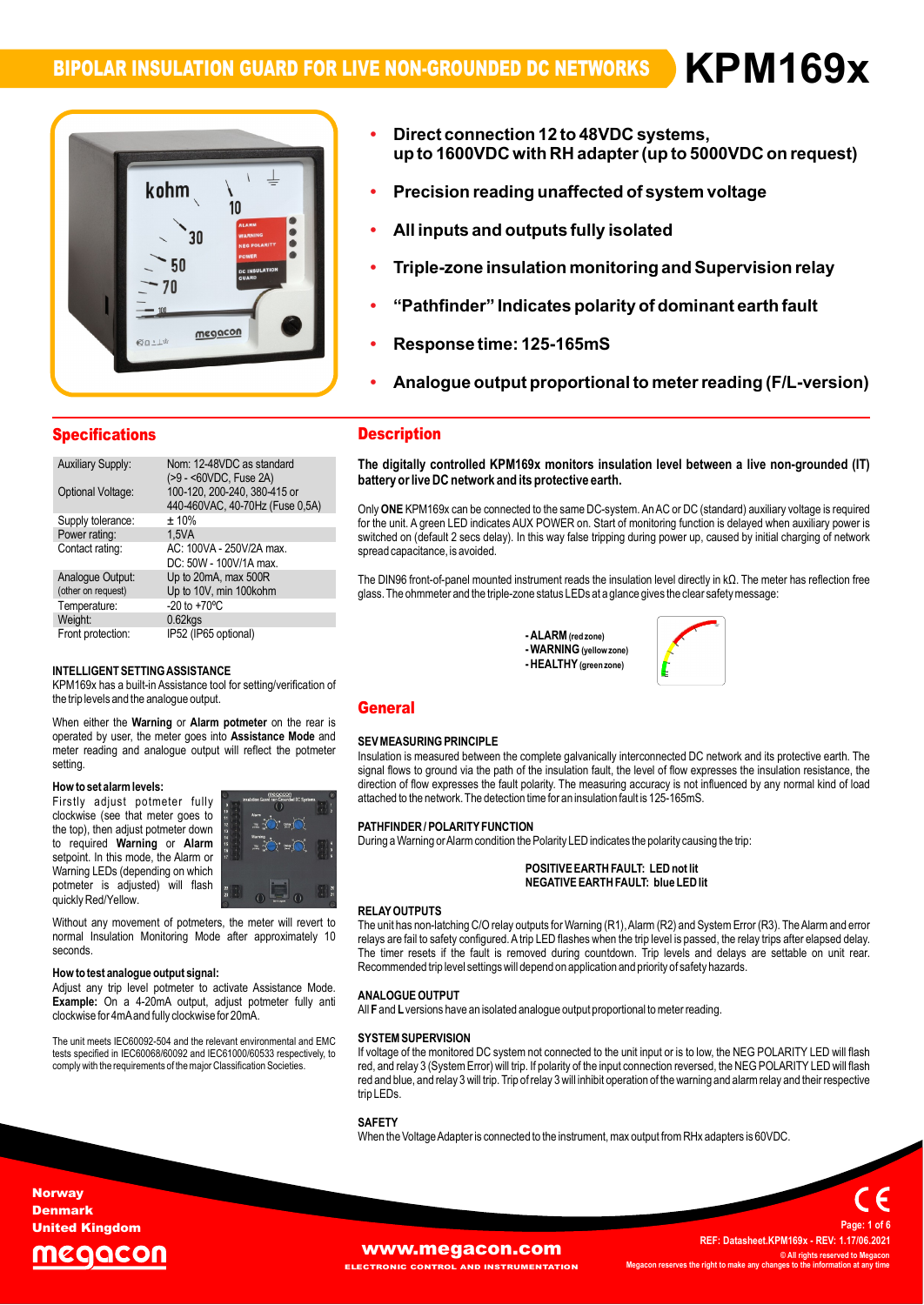## Relay and LED Operation



The MEGACON policy is one of continuous improvement, consequently<br>equipment supplied may vary in detail from this publication.

**Page:<sup>2</sup> of <sup>6</sup>**

MEGACON

**Norway** Denmark United Kingdom

**WWW.megacon.com** 

ELECTRONIC CONTROL AND INSTRUMENTATION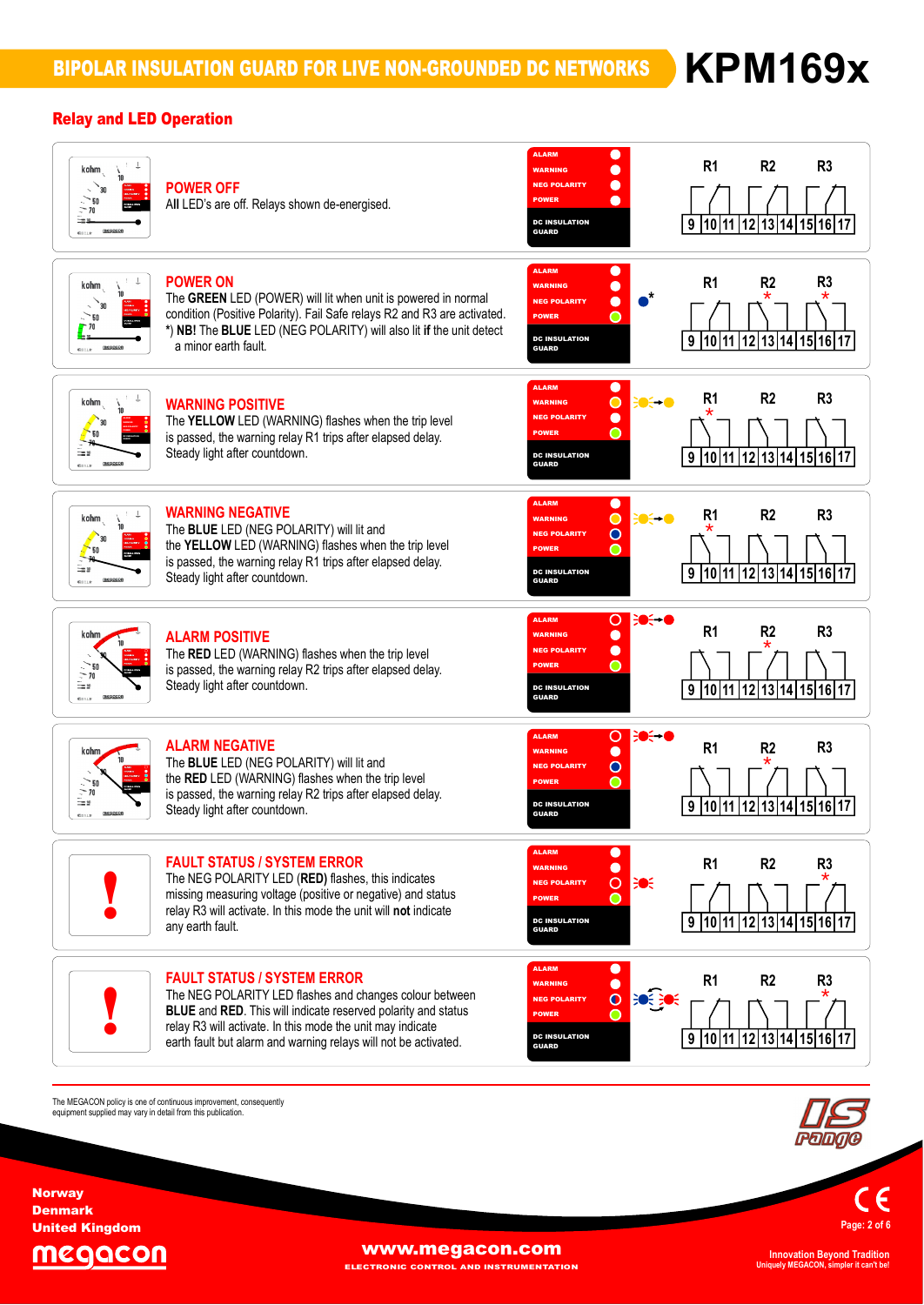## **KPM169x models for 9- 60VDC** These

# **Description**<br>Scale of the Contract of Contract of the Contract of the Relay Operation

| <b>KPM169x models for 9-60VDC</b>                                                                                                                                              | Scale range: 0-100kΩ - $\infty$ (>100kΩ)                                                                                                                                                                                                                                                                                                                                                                                                                                                                                               |
|--------------------------------------------------------------------------------------------------------------------------------------------------------------------------------|----------------------------------------------------------------------------------------------------------------------------------------------------------------------------------------------------------------------------------------------------------------------------------------------------------------------------------------------------------------------------------------------------------------------------------------------------------------------------------------------------------------------------------------|
| These units are used for industrial, marine and offshore installations. Start of monitoring function<br>is delayed when auxiliary power is switched on (default 2 secs delay). | Warning<br>System<br>Fail<br>Latch<br>Alarm<br>Safe<br>Error                                                                                                                                                                                                                                                                                                                                                                                                                                                                           |
|                                                                                                                                                                                | R1                                                                                                                                                                                                                                                                                                                                                                                                                                                                                                                                     |
| Direct connection for 12, 24 or 48VDC systems.                                                                                                                                 | R <sub>2</sub>                                                                                                                                                                                                                                                                                                                                                                                                                                                                                                                         |
|                                                                                                                                                                                | R3                                                                                                                                                                                                                                                                                                                                                                                                                                                                                                                                     |
|                                                                                                                                                                                | Model<br><b>Fail-safe</b><br>Adjustments<br>Output<br><b>Trip level</b><br>Delay<br>Latch<br>$0-100k\Omega$<br>KPM169E<br><b>WARNING:</b><br>$0-30$ secs<br>$0-100k\Omega$<br>KPM169F<br>ALARM:<br>$0.1-3$ secs<br>x<br><b>KPM169G</b><br>$\lambda$<br>x<br>KPM169GF<br>x<br><b>Coloured sectors show</b><br>KPM169EH<br>recommended areas of settings:<br>x<br>KPM169FH<br>- Indicates alarm trip zone<br>$\blacksquare$<br>KPM169GH<br>- Indicates warning trip zone<br>$\blacksquare$<br>x<br>KPM169GFH<br>- Indicates healthy zone |
| Output diagram                                                                                                                                                                 | <b>Output table (example for 4-20mA)</b><br><b>Range</b>                                                                                                                                                                                                                                                                                                                                                                                                                                                                               |





 **,0 <sup>0</sup> <sup>m</sup> <sup>A</sup> O ,0 <sup>0</sup> <sup>m</sup> <sup>A</sup> <sup>0</sup> ,0 <sup>0</sup> <sup>m</sup> <sup>A</sup> <sup>5</sup> ,0 <sup>0</sup> <sup>m</sup> <sup>A</sup> <sup>0</sup> ,0 <sup>0</sup> <sup>m</sup> <sup>A</sup>**

**<sup>5</sup> ,0 <sup>0</sup> <sup>m</sup> <sup>A</sup>**

## KPM169x models for 60-200VDC

**KPM169x models for 60-200VDC**<br>These units are used for industrial, marine and offshore installations. Start of monitoring function<br>is delayed when auxiliary power is switched on (default 2 secs delay). is delayed when auxiliary power is switched on (default 2 secs delay).<br>This unit use the voltage adapter RH2 for voltage from 60V to max.200VDC.

**<sup>p</sup> en (> <sup>1</sup> <sup>0</sup> <sup>0</sup> <sup>K</sup> ) <sup>1</sup> <sup>0</sup> <sup>0</sup> <sup>7</sup> <sup>0</sup> <sup>5</sup> <sup>0</sup> <sup>4</sup> <sup>0</sup> <sup>3</sup> <sup>0</sup> <sup>2</sup> <sup>0</sup> <sup>1</sup> <sup>0</sup> <sup>0</sup>**

## **2**Output diagram



The MEGACON policy is one of continuous improvement, consequently<br>equipment supplied may vary in detail from this publication.

# **Description**<br>Scale of the Contract of Contract of the Contract of the Relay Operation

range: <10kΩ-5MΩ

|                               |         | <b>OUGIU TUNYU.</b> 10N22-01122 |                |                 |                    |                                                           |                      |
|-------------------------------|---------|---------------------------------|----------------|-----------------|--------------------|-----------------------------------------------------------|----------------------|
|                               | Warning | Alarm                           |                | System<br>Error |                    | Fail<br>Safe                                              | Latch                |
| R <sub>1</sub>                |         |                                 |                |                 |                    |                                                           |                      |
| R <sub>2</sub>                |         |                                 |                |                 |                    |                                                           |                      |
| R <sub>3</sub>                |         |                                 |                |                 |                    |                                                           |                      |
| Model<br><b>KPM169K2</b>      | Latch   | Output                          | Fail-safe<br>χ | WARNING:        | <b>Adjustments</b> | <b>Trip level</b><br>$10kO - 5MO$                         | Delay<br>$0-30$ secs |
| KPM169L2                      |         | χ                               | χ              | ALARM:          |                    | $10kO - 5MO$                                              | $0.1 - 3$ secs       |
| <b>KPM169GK2</b><br>KPM169GL2 | x<br>χ  | X                               | X<br>X         |                 |                    | <b>Coloured sectors show</b>                              |                      |
| KPM169K2N                     |         |                                 | $\blacksquare$ |                 |                    | recommended areas of settings:                            |                      |
| <b>KPM169L2N</b>              | χ       | X                               | $\blacksquare$ |                 |                    | - Indicates alarm trip zone                               |                      |
| KPM169GK2N<br>KPM169GL2N      | χ       | χ                               | $\blacksquare$ |                 |                    | - Indicates warning trip zone<br>- Indicates healthy zone |                      |

# Output table**(example for4-20mA)** Range

|                 | <b>Output table</b> (example for 4-20mA) |
|-----------------|------------------------------------------|
| Value (scale)   | mA output                                |
| $< 10k\Omega$   | 20.00mA                                  |
| 50 $k\Omega$    | 17.05mA                                  |
| $100k\Omega$    | 14.60mA                                  |
| $200k\Omega$    | 11.62mA                                  |
| $300k\Omega$    | 9.89mA                                   |
| $500k\Omega$    | 7.95mA                                   |
| $700k\Omega$    | 6.91mA                                   |
| $1M\Omega$      | 5.91mA                                   |
| 2M <sub>2</sub> | 4.78mA                                   |
| 5M <sub>O</sub> | 4.00mA                                   |





**Norway** Denmark United Kingdom

The



**WWW.megacon.com** 

ELECTRONIC CONTROL AND INSTRUMENTATION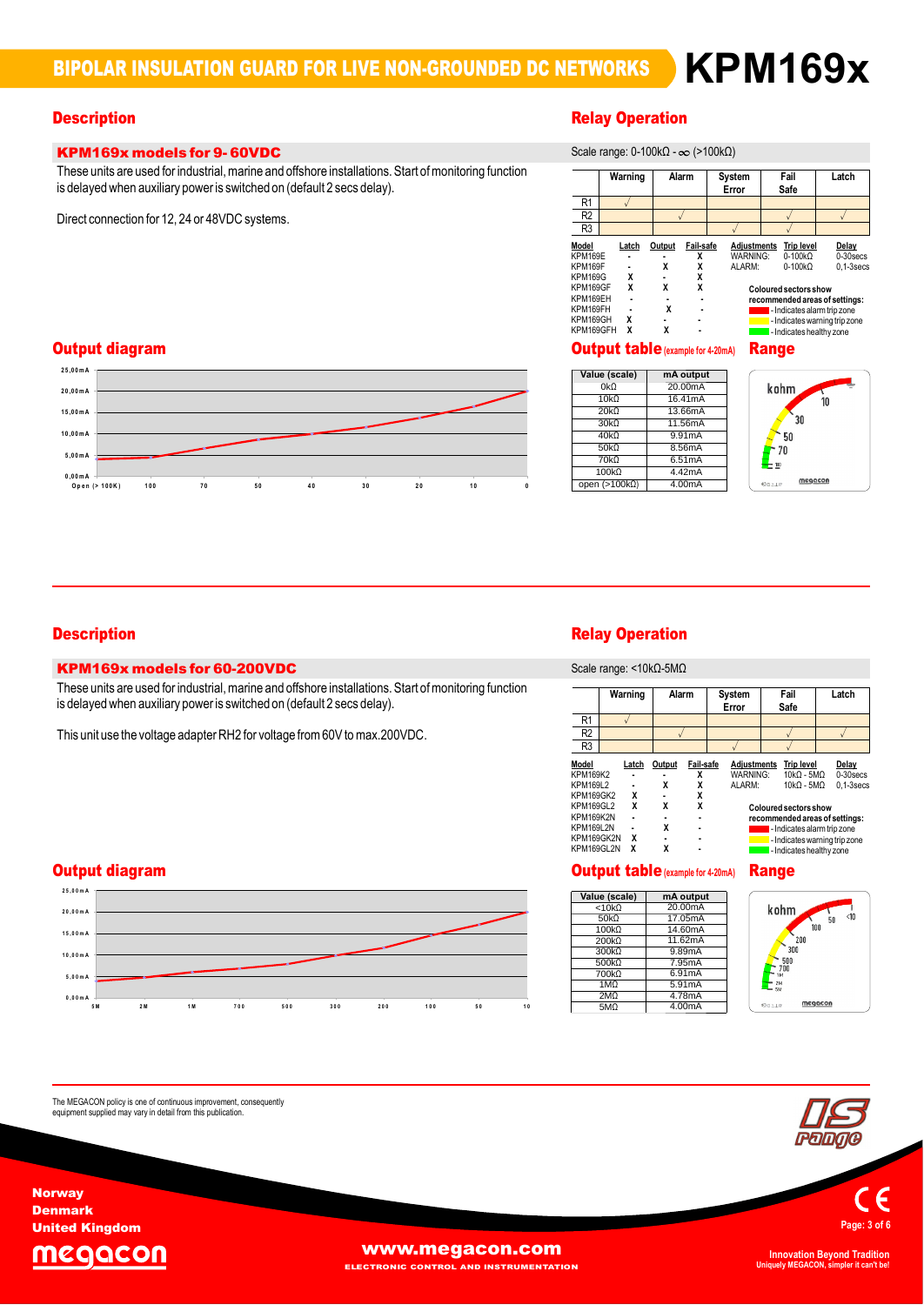## KPM169x models for 200-400VDC

**KPM169x models for 200-400VDC**<br>These units are used for industrial, marine and offshore installations. Start of monitoring function<br>is delayed when auxiliary power is switched on (default 2 secs delay). is delayed when auxiliary power is switched on (default 2 secs delay).<br>This unit use the voltage adapter RH4 for voltage systems from 200V to max. 400VDC.

## **Description**<br>Scale of the Contract of Contract of the Contract of the Relay Operation

|                                                                                                                             |                           | Scale range: <10kΩ-5MΩ                   |                                                 |                    |                                                                                                                                                                                     |                                                                         |  |
|-----------------------------------------------------------------------------------------------------------------------------|---------------------------|------------------------------------------|-------------------------------------------------|--------------------|-------------------------------------------------------------------------------------------------------------------------------------------------------------------------------------|-------------------------------------------------------------------------|--|
|                                                                                                                             | Warning                   | Alarm                                    |                                                 | System<br>Error    | Fail<br>Safe                                                                                                                                                                        | Latch                                                                   |  |
| R1                                                                                                                          |                           |                                          |                                                 |                    |                                                                                                                                                                                     |                                                                         |  |
| R <sub>2</sub>                                                                                                              |                           |                                          |                                                 |                    |                                                                                                                                                                                     |                                                                         |  |
| R <sub>3</sub>                                                                                                              |                           |                                          |                                                 |                    |                                                                                                                                                                                     |                                                                         |  |
| Model<br><b>KPM169K4</b><br>KPM169L4<br>KPM169GK4<br>KPM169GL4<br>KPM169K4N<br><b>KPM169L4N</b><br>KPM169GK4N<br>KPM169GL4N | Latch<br>x<br>x<br>x<br>x | Output<br>x<br>χ<br>X<br>χ               | Fail-safe<br>x<br>χ<br>X<br>X<br>$\blacksquare$ | WARNING:<br>ALARM: | Adjustments Trip level<br>$10kO - 5MO$<br>$10kO - 5MO$<br><b>Coloured sectors show</b><br>recommended areas of settings:<br>- Indicates alarm trip zone<br>- Indicates healthy zone | Delay<br>$0-30$ secs<br>$0.1 - 3$ secs<br>- Indicates warning trip zone |  |
|                                                                                                                             |                           | <b>Output table</b> (example for 4-20mA) |                                                 |                    | Range                                                                                                                                                                               |                                                                         |  |

## **2**Output diagram



|                    | <b>OUTDUT TADIC</b> (example for 4-20mA) |
|--------------------|------------------------------------------|
| Value (scale)      | mA output                                |
| $< 10k\Omega$      | 20.00mA                                  |
| 50 <sub>k</sub> 0  | 18.40mA                                  |
| $100k\Omega$       | 16.69mA                                  |
| 200k               | 14.24mA                                  |
| 300 <sub>k</sub> Q | 12.51mA                                  |
| 500kΩ              | 10.24mA                                  |
| 700kΩ              | 8.83mA                                   |
| 1MQ                | 7.50mA                                   |
| 2M <sub>2</sub>    | 5.50mA                                   |
| 5M <sub>Ω</sub>    | 4.00mA                                   |



### **Description**

## KPM169x models for 400-800VDC

**KPM169x models for 400-800VDC**<br>These units are used for industrial, marine and offshore installations. Start of monitoring function<br>is delayed when auxiliary power is switched on (default 2 secs delay). is delayed when auxiliary power is switched on (default 2 secs delay).<br>This unit use the voltage adapter RH8 for voltage systems from 400V to max. 800VDC.

### **2**Output diagram



The MEGACON policy is one of continuous improvement, consequently<br>equipment supplied may vary in detail from this publication.

# **Relay Operation**

Warninge: <10kΩ-5MΩ

|                          | Warning | Alarm  |                | System<br>Error                | Fail<br>Safe                      | Latch                          |
|--------------------------|---------|--------|----------------|--------------------------------|-----------------------------------|--------------------------------|
| R <sub>1</sub>           |         |        |                |                                |                                   |                                |
| R <sub>2</sub>           |         |        |                |                                |                                   |                                |
| R <sub>3</sub>           |         |        |                |                                |                                   |                                |
| Model<br><b>KPM169K8</b> | Latch   | Output | Fail-safe<br>x | <b>Adjustments</b><br>WARNING: | <b>Trip level</b><br>$10kO - 5MO$ | Delay<br>$0-30$ secs           |
| KPM169L8                 |         | χ      | X              | ALARM:                         | $10k\Omega - 5M\Omega$            | $0.1 - 3$ secs                 |
| KPM169GK8                | χ       |        | X              |                                |                                   |                                |
| KPM169GL8                | χ       | X      | X              |                                | <b>Coloured sectors show</b>      |                                |
| KPM169K8N                |         |        | $\blacksquare$ |                                |                                   | recommended areas of settings: |
| <b>KPM169L8N</b>         |         | X      |                |                                |                                   | - Indicates alarm trip zone    |
| KPM169GK8N               | χ       |        | $\blacksquare$ |                                |                                   | - Indicates warning trip zone  |
| KPM169GL8N               | X       | χ      |                |                                |                                   | - Indicates healthy zone       |

# Output table**(example for4-20mA)** Range

|                   | <b>Output table</b> (example for 4-20mA) |
|-------------------|------------------------------------------|
| Value (scale)     | mA output                                |
| $< 10k\Omega$     | 20.00mA                                  |
| 50 <sub>k</sub> 0 | 18.98mA                                  |
| 100k              | 17.89mA                                  |
| 200kQ             | 16.07mA                                  |
| $300k\Omega$      | 14.64mA                                  |
| 500kQ             | 12.49mA                                  |
| 700kΩ             | 10.95mA                                  |
| 1M <sub>O</sub>   | 9.31mA                                   |
| 2M <sub>2</sub>   | 6.47mA                                   |
| 5M <sub>2</sub>   | 4.00mA                                   |





**Norway** Denmark United Kingdom

The



**WWW.megacon.com** 

ELECTRONIC CONTROL AND INSTRUMENTATION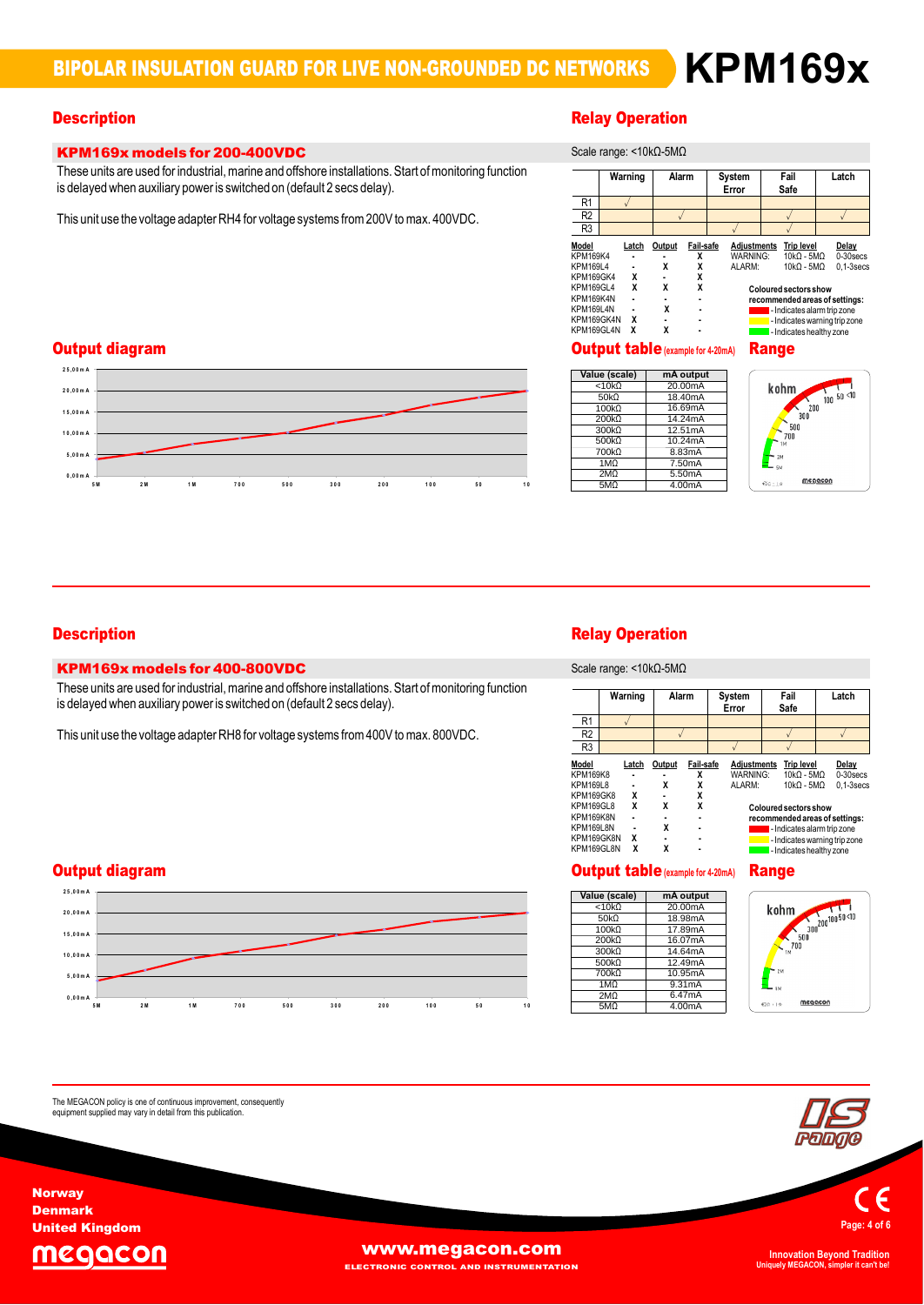### **Description**

## KPM169x models for 800-1200VDC

**KPM169x models for 800-1200VDC**<br>These units are used for industrial, marine and offshore installations. Start of monitoring function<br>is delayed when auxiliary power is switched on (default 2 secs delay). is delayed when auxiliary power is switched on (default 2 secs delay).<br>This unit use the voltage adapter RH12 for Voltage systems from 800V to max. 1200VDC.

# **Relay Operation**

|                                                                                                                                     | Warning |                                             | Alarm                                |                  | System<br>Error |                                   | Fail<br>Safe |                                                                                                                                                                                                           | Latch                                  |
|-------------------------------------------------------------------------------------------------------------------------------------|---------|---------------------------------------------|--------------------------------------|------------------|-----------------|-----------------------------------|--------------|-----------------------------------------------------------------------------------------------------------------------------------------------------------------------------------------------------------|----------------------------------------|
| R <sub>1</sub>                                                                                                                      |         |                                             |                                      |                  |                 |                                   |              |                                                                                                                                                                                                           |                                        |
| R <sub>2</sub>                                                                                                                      |         |                                             |                                      |                  |                 |                                   |              |                                                                                                                                                                                                           |                                        |
| R <sub>3</sub>                                                                                                                      |         |                                             |                                      |                  |                 |                                   |              |                                                                                                                                                                                                           |                                        |
| Model<br>KPM169K12<br>KPM169L12<br><b>KPM169GK12</b><br>KPM169GL12<br><b>KPM169K12N</b><br>KPM169L12N<br>KPM169GK12N<br>KPM169GL12N |         | Latch<br>X<br>X<br>$\overline{a}$<br>x<br>x | Output Fail-safe<br>X<br>X<br>X<br>X | x<br>x<br>X<br>X |                 | Adjustments<br>WARNING:<br>ALARM: |              | Trip level<br>$10kO - 5MO$<br>$10kO - 5MO$<br><b>Coloured sectors show</b><br>recommended areas of settings:<br>- Indicates alarm trip zone<br>- Indicates warning trip zone<br>I- Indicates healthy zone | Delay<br>$0-30$ secs<br>$0.1 - 3$ secs |

### Output diagram



|                  | <b>UUTDUT TADIC</b> (example for 4-20mA) |
|------------------|------------------------------------------|
| Value (scale)    | mA output                                |
| < 10k            | 20.00mA                                  |
| 50k <sub>0</sub> | 19.30mA                                  |
| 100kQ            | 18.50mA                                  |
| 200kQ            | 17.07mA                                  |
| 300kΩ            | 15.85mA                                  |
| 500kQ            | 13.90mA                                  |
| 700kΩ            | 12.40mA                                  |
| 1MQ              | 10.65mA                                  |
| 2M <sub>2</sub>  | 7.23mA                                   |
| 5M <sub>2</sub>  | 4.00mA                                   |



## KPM169x models for 1200-1600VDC

**KPM169x models for 1200-1600VDC**<br>These units are used for industrial, marine and offshore installations. Start of monitoring function<br>is delayed when auxiliary power is switched on (default 2 secs delay). is delayed when auxiliary power is switched on (default 2 secs delay).<br>This unit use the voltage adapter RH16 for voltage from 1200V to max.1600VDC.



The MEGACON policy is one of continuous improvement, consequently<br>equipment supplied may vary in detail from this publication.

# **Description**<br>Scale of the Contract of Contract of the Contract of the Relay Operation

range: <10kΩ-5MΩ

|                                               |                     | <b>OUGIU TUNYU.</b> 10N22-01122 |                          |                                          |                                                                |                                        |
|-----------------------------------------------|---------------------|---------------------------------|--------------------------|------------------------------------------|----------------------------------------------------------------|----------------------------------------|
|                                               | Warning             | Alarm                           |                          | System<br>Error                          | Fail<br>Safe                                                   | Latch                                  |
| R <sub>1</sub>                                |                     |                                 |                          |                                          |                                                                |                                        |
| R <sub>2</sub>                                |                     |                                 |                          |                                          |                                                                |                                        |
| R3                                            |                     |                                 |                          |                                          |                                                                |                                        |
| Model<br>KPM169K16<br>KPM169L16<br>KPM169GK16 | Latch<br>x          | Output<br>χ                     | Fail-safe<br>χ<br>χ<br>X | <b>Adjustments</b><br>WARNING:<br>ALARM: | <b>Trip level</b><br>$10kO - 5MO$<br>$10kO - 5MO$              | Delay<br>$0-30$ secs<br>$0.1 - 3$ secs |
| KPM169GL16<br><b>KPM169K16N</b>               | x<br>$\blacksquare$ | X                               | X                        |                                          | <b>Coloured sectors show</b><br>recommended areas of settings: |                                        |
| KPM169L16N<br>KPM169GK16N                     | x                   | X                               |                          |                                          | - Indicates alarm trip zone<br>- Indicates warning trip zone   |                                        |
| KPM169GL16N X                                 |                     | χ                               |                          |                                          | - Indicates healthy zone                                       |                                        |

| Value (scale)      |           |
|--------------------|-----------|
|                    | mA output |
| < 10k              | 20.00mA   |
| 50k <sub>0</sub>   | 19.52mA   |
| 100k               | 18.84mA   |
| 200kQ              | 17.69mA   |
| 300 <sub>k</sub> Q | 16.62mA   |
| 500 <sub>k</sub> 0 | 14.88mA   |
| 700 <sub>k</sub> 0 | 13.46mA   |
| 1M <sub>O</sub>    | 11.77mA   |
| 2MO                | 8.14mA    |
| 5MO                | 4.00mA    |





**Norway** Denmark United Kingdom

The



**WWW.megacon.com** 

**ECTRONIC CONTROL AND INSTRUMENTATION**